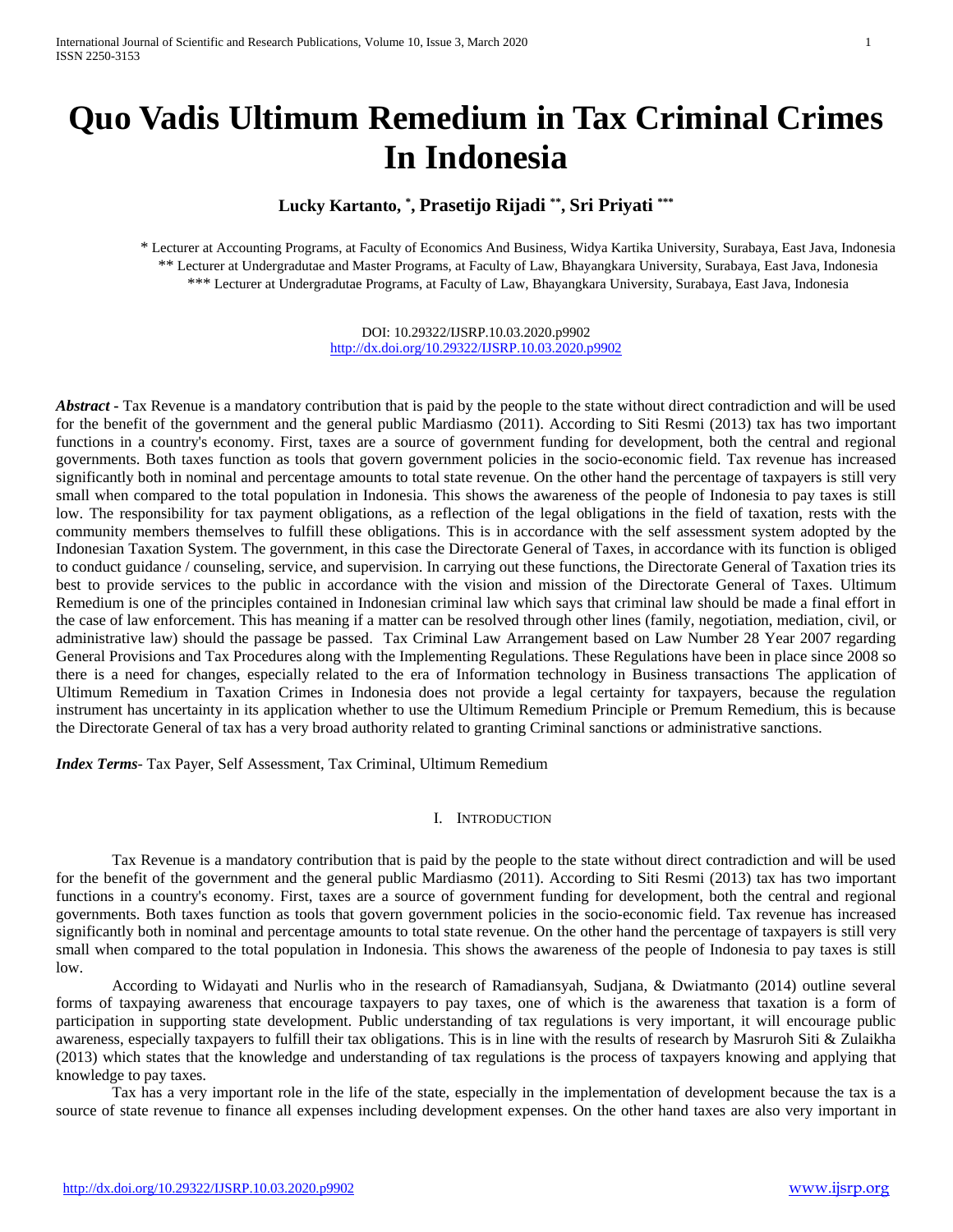regulating economic growth through tax policy. On the other hand taxes have a very important role in the life of the state, taxes have several functions, including:

- 1. Budget function, which is a tax used as a tool for optimally entering funds into the state treasury based on applicable tax laws, so that the tax functions to finance all expenses related to government processes. The tax is used for routine financing, such as: employee expenditure, goods expenditure, maintenance, and others. For development financing, money is spent on government savings, i.e. domestic revenues minus routine expenses. The government savings are continually increased from year to year according to the increasing development financing needs.
- 2. Regulatory Functions, i.e., taxes are used by the government as a tool to achieve certain goals and are complementary to the budget function. The government can regulate economic growth through tax policies. For example: in the context of investment, both domestically and abroad, various tax relief facilities are provided. In order to protect domestic production, the government sets high import duties on foreign products.
- 3. Stability Function, which is a tax that makes the government have funds to carry out policies related to price stability, so that inflation can be controlled. This can be done by regulating the circulation of money in the community, tax collection, and effective and efficient use of taxes.
- 4. Income Retribution Function, which is a tax used to finance all public interests. Including to finance development so as to open job opportunities, so as to increase community income. Taxes are the main source of state revenue. Without taxes, most state activities are difficult to implement. The use of tax money covers everything from personnel expenditure to financing various development projects. Construction of public facilities such as roads, bridges, schools, hospitals, police stations is funded using tax money. Tax money is also used for financing in order to provide security for all levels of society. Every citizen from the moment of birth until death, enjoys the facilities or services of the government which are all funded with money from taxes. Thus it is clear that the role of tax revenue for a country becomes very dominant in supporting the running of government and development financing.

` The responsibility for tax payment obligations, as a reflection of the legal obligations in the field of taxation, rests with the community members themselves to fulfill these obligations. This is in accordance with the self assessment system adopted by the Indonesian Taxation System. The government, in this case the Directorate General of Taxes, in accordance with its function is obliged to conduct guidance / counseling, service, and supervision. In carrying out these functions, the Directorate General of Taxation tries its best to provide services to the public in accordance with the vision and mission of the Directorate General of Taxes.

One of the strategies used by the Directorate General of Taxes to Increase Tax Compliance and Receipt is by Law Enforcement. Enforcement of tax law means as a step how to enforce the legal norms contained in the Tax Law. Law on General Provisions and Tax Procedures Number 6/1983 (UU KUP) states that law enforcement can be done in two ways, namely, the administrative or criminal way. Enforcement of tax law means as a step how to enforce the legal norms contained in the Tax Law. Namely General Provisions and Taxation Procedures Number 28 Year 2007 As Last Amended With Law Number 16 Year 2009 (UU KUP) states that law enforcement can be done in two ways namely, administrative or criminal ways.

In Tax Crime there is a legal principle known as "Ultimum Remedium" which makes criminal sanctions the last resort of a series of stages of law enforcement, which is a general principle inherent in the formal legal system of taxation throughout the world, both in countries adhering to continental and Anglo- European legal systems. Saxon. This can be understood, because unlike the Antiterrorism Law or the Anti-Corruption Law which applies the principle of "Primum Remedium" the tax system is intended to collect state revenue, not to punish terrorists or corruptors. From this purpose the application of the principle of ultimum remedium has its justification and legitimacy.

According to Sudikno Mertokusumo (2006:128) it implies that Ultimum Remedium as the last tool in law enforcement that ultimum Remedium is not only a term, but also a legal principle. According to Sudikno Mertokusumo (2006:7), among others, he said that the principle of law is abstract. Because of its nature, the principle of the law in general is not not poured in the form of concrete rules or articles, such as:

- 1. Point D'interet Point d'action (who has a legal interest can file a lawsuit);
- 2. Restitutio in integrum (return to its original state);
- 3. In Dubio pro reo (in the case of doubt the judge must decide so to benefit the defendant);
- 4. Res judicata Pro veritate Habetur (what the judges are disconnected should be considered correct);
- 5. Everyone is deemed to know the law;
- 6. Protection against good-faith third parties.

Ultimum Remedium is one of the principles contained in Indonesian criminal law which says that criminal law should be made a final effort in the case of law enforcement. This has meaning if a matter can be resolved through other lines (family, negotiation, mediation, civil, or administrative law) should the passage be passed.

The term Ultimum Remedium according to Wirjono Prodjodikoro (2003:17) says that norms or conventions in the field of constitutional law and State administrative law must first be addressed by administrative sanctions, as well as norms In the field of civil law must first be addressed by civil sanction. Only, if the administrative sanction and the civil sanction is not sufficient to achieve the goal of the public balance sheet straightening, then only a criminal sanction as the ultimate (last) or Ultimum Remedium. According to Wirjono (2003:50) says that the nature of criminal sanctions as the ultimate weapon or Ultimum Remedium when compared with civil sanction or administrative sanction. This trait has caused a tendency to save in criminal sanctions. So, from here we know that the Ultimum Remedium is a term that describes a nature of criminal sanctions.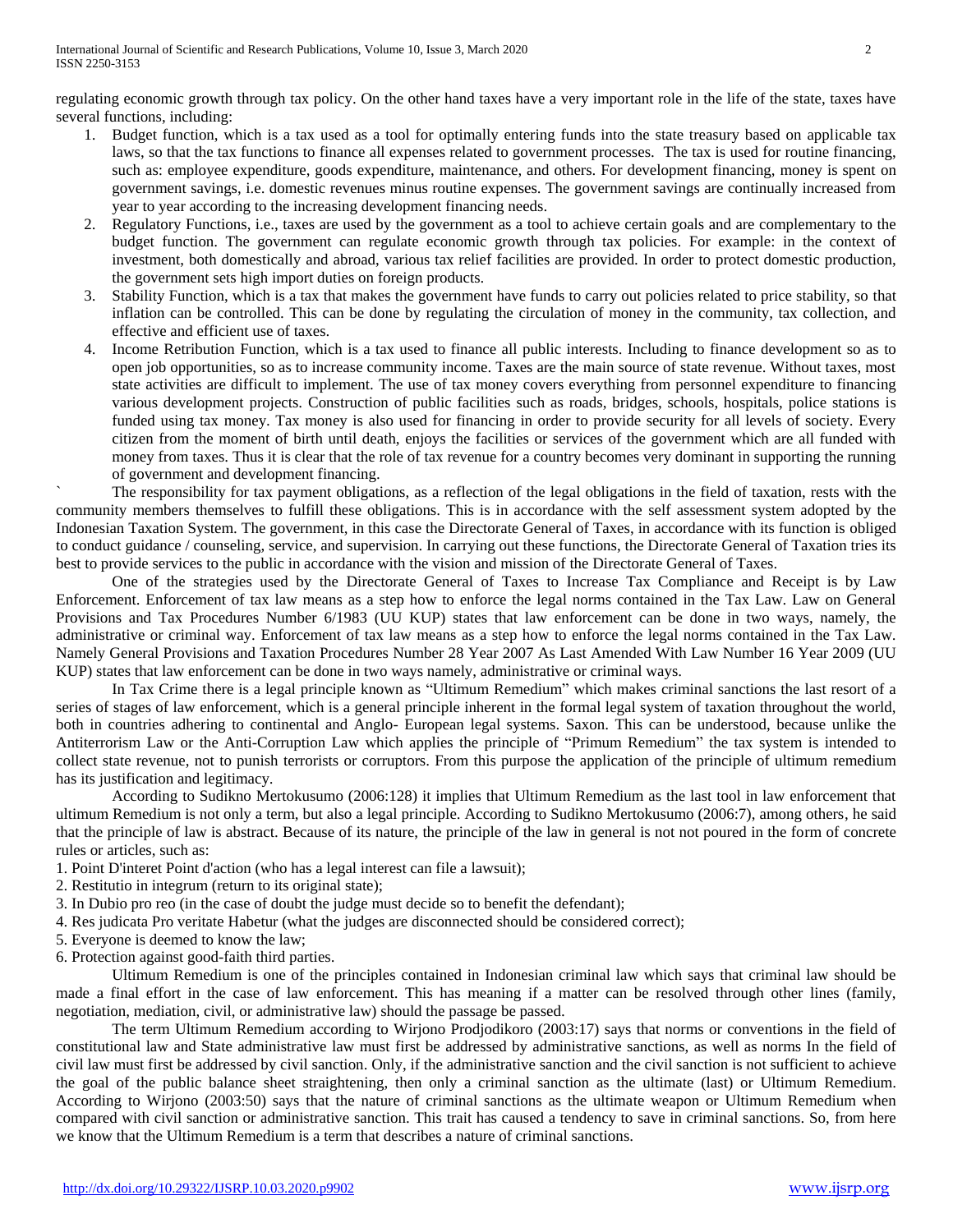In addition to being known in criminal law, the term is also known in the law of dispute resolution, that conventionally, the settlement of disputes in the business world, such as in trade, banking, mining projects, oil and gas, energy, Infrastructure, and so on is usually done through litigation. In the litigation process placing the parties opposite each other, in addition to litigation dispute resolution is the final means (Ultimum Remidium) after another dispute resolution alternative does not yield results.

With the description in the background above, there are 2 (two) problems which consist of:

1. How the Legal Regulations Related to Tax Criminal law in Indonesia ?

2. Is in a tax criminal act applied Ultimum Remedium principle?

#### II. LITERRATURE REVIEW

#### **1. Legal State Theory**

# **a. Indonesian State Law Theory**

Article 1 paragraph (3) of the 1945 Constitution and Article 4 letter a of Law Number 37 Year 2008 About the Ombudsman of the Republic of Indonesia stipulates that Indonesia is a legal state. The rule of law is a state which in all aspects of life, society, nation and state including in the administration of government must be based on law and general principles of good governance and aims to improve democratic life that is prosperous, just and responsible. According to Sri Sumantri in Hufron, the elements of the state of Pancasila law are: (1) There is recognition of human rights guarantees and citizens; (2) There is a division of power; (3) Implementation of duties and obligations of the government must always be based on applicable law, both written and unwritten; (4) The existence of an independent judicial power, meaning that it is independent of the influence of government power.

In line with this opinion, Padmo Wahyono in Muhammad Tahir Azhary (2004: 94-99) cited by Hufron stated about the theory of the state of Pancasila law, namely: 1) The root of the family principle stated in the 1945 Constitution; 2) The family principle prioritizes: "the people are many, but human dignity and values are still respected"; 3) Understanding the state and legal understanding seen from the principle of family are: a) The Indonesian state was formed not because of "community agreement" from "naturalist status to civil status with protection of civil rights, but" thanks to Allah Almighty with the noble desire to free national life; b) There are three functions of law that are safeguarding from a family principle, namely: - Upholding democracy in accordance with the system of government of the country contained in the 1945 Constitution; - Realizing social justice in accordance with Article 33 of the 1945 Constitution; - Uphold humanity based on the One Godhead in a Just and Civilized manner. (Hufron 2012: 48-49).

The legal state of the Republic of Indonesia is a country with a conscience or a country that has concern. The legal state of Indonesia is not a country which only stops its duty to carry out various public functions, not the State "by job description", but a country that wants to realize the moral contained in it. Indonesia's legal state is more of a "moral design" state. Therefore, running a state of law in Indonesia is to carry out state activities that have a conscience, so that every actor in a state position is obliged to find out what concerns the State (the conscience of the state) are attached to the tasks and work carried out. Concern is the essence of work that animates the implementation of the work, namely compassion, empathy, dedication, commitment, honesty and courage. The results of work are not only measured in terms of quantity, but also quality, because they are based on "moral description". With that guideline and enthusiasm, the Indonesian legal state will truly become Indonesia (Satjipto Rahardjo, 2009: .93).Indonesia is a legal state which in all aspects of life, community, nation and state including in the administration of government must be based on law and general principles of good governance and aims to improve democratic life that is prosperous, just and responsible.

# **b. Rechtstaat Law's Theory of State**

According to S F.Marbun in Hasan Zaini (1974: 154,155), one expert who was quite instrumental in expressing the concept of the rule of law was F.J. Stahl, a scholar from Germany. According to Sthal: "The state must be a legal state that is the driving force of the development of the times. The state must determine carefully the streets and the boundaries of its activities as well as the environment (atmosphere) that can not be penetrated. The state must realize or impose moral ideas in terms of the state according to the existing legal atmosphere ". (SF.Marbun 2001: 7) According to Freidrich Julius Stahl as quoted by Donald A. Rumokoy in Kuntjoro Purbopranoto (1969: 18) in Continental European countries, the rule of law contains elements: (1) The existence of protection of human rights (grondrechten); (2) The sharing of power ( scheiding van machten); (3) The government must be based on legal regulations (wetmatigheid van bestuur); (4) The existence of an administrative court (administrative recommendations). **c. State Law Rule of Law Theory**

In Anglo-Saxion countries a concept of legal state developed which was originally pioneered by A.V. Dicey from England, as the rule of law, in his book Introduction to the Law of the Constitution was quoted as saying by Mariam Budiardjo. According to A.V. Dicey the concept of the rule of law contains three elements, namely: (1) Supremacy of the rule of law (supremacy of law), absence of arbitrary power, in the sense that someone can only be punished if violating the law; (2) The same position in the face of law (equality before the law), this argument applies both to ordinary people and officials; (3). Guaranteed human rights by law (in other countries by the constitution) and court decisions. (Soetanto Soepiadhy, 2012)

# **2. Norma Level Theory (Stufenbau Des Theory Recht)**

Norms are a measure that must be obeyed by a person in relation to others or with the environment, the term norm comes from Latin, or rules in Arabic, and is often also referred to as guidelines, standards, or rules in Indonesian. In its development the norm is interpreted as a measure or benchmark for someone to act or behave in society. So, the core of a norm is all rules that must be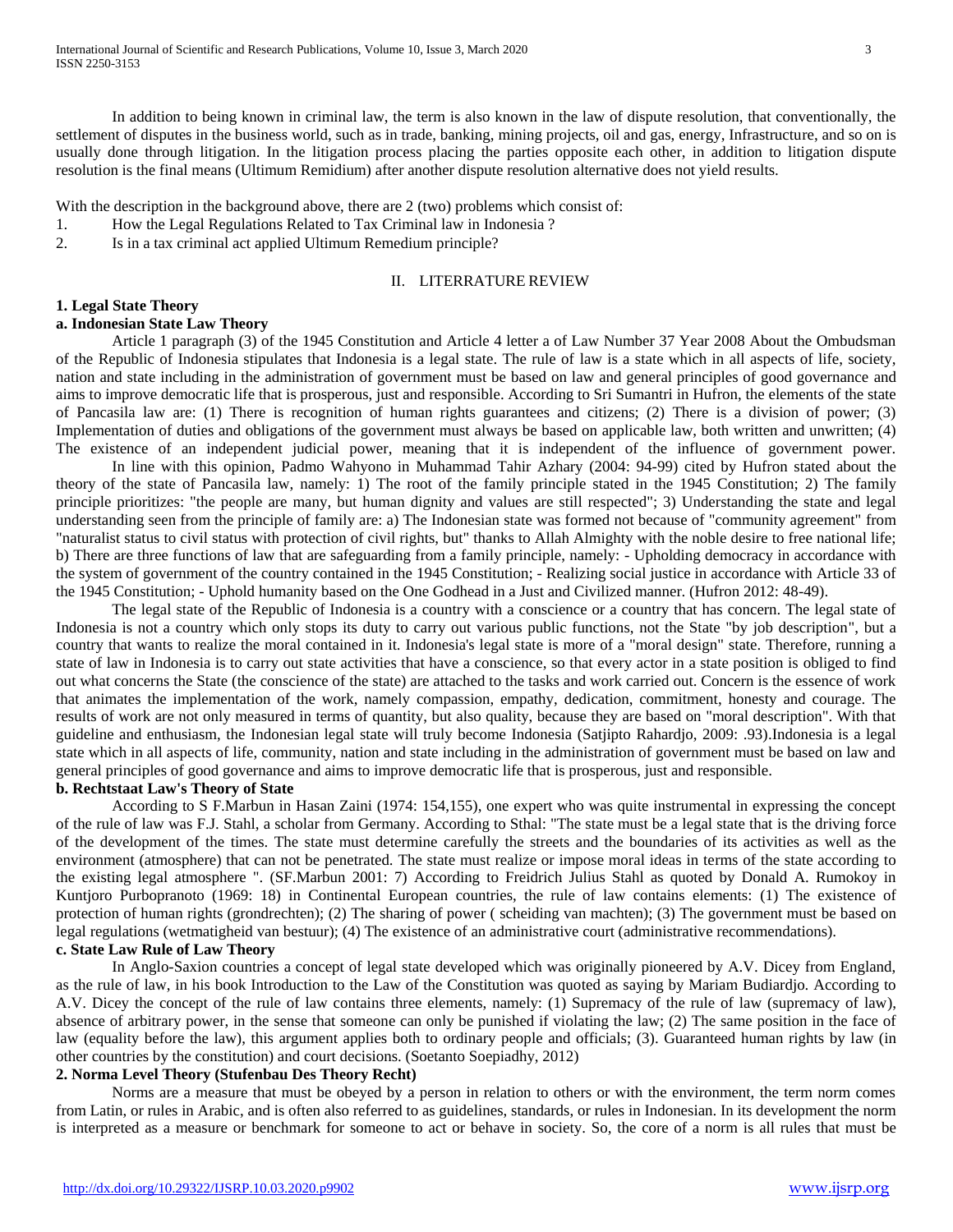obeyed. (Maria Farida 2006: 6) According to Hans Kelsen, legal norms are rules, patterns or standards that need to be followed. Then explained further that the function of legal norms is:

a) Governing.

b) Prohibit.

c) Authorize.

d) Allow.

e) Deviating

from the provisions (Yuliandri, 2010.:21) In specifying the discussion or discussion of legal norms or norms, it is necessary to understand more deeply the theory of "stufenbau" from Kelsen. According to Kelsen, then the rule of law of a country, is a system of hierarchical legal rules which in its very simple form. (Purnadi Purbacaraka, 1979.:41 According to Adolf Merkl, a legal norm upward is sourced and becomes a source for the legal norms below it so that a legal norm has a validity period (rechtskracht), therefore the validity period of a legal norm depends on the legal norms above it so that if the legal norms above are revoked or deleted, then the legal norms under them are revoked and deleted as well. Based on Adolf Merkl's theory, in the norm level theory, Hans Kelsen also put forward his theory regarding the level of legal norms (stufentheori), where he argues that legal norms are tiered and layered in a hierarchy of arrangements, where a lower norm applies , sourced, and based on higher norms, higher norms apply, sourced and based on higher norms, and so on come to a norm that cannot be traced further and is hypothetical and fictitious. So the basic rules above are often called "grundnorm" or "ursprungnorm".

According to Kelsen, grundnorms are generally meta juridisch, not the product of the legislative body (de wetgeving), not part of the laws and regulations, but are the source of all sources of the legislative order below. The basic norms which are the highest norms in the norm system are no longer formed by a higher norm, but the basic norms are determined first by the community as the basic norm which is a hanger for the norms that are below it so that a basic norm is said pre-supposed. (Maria Farida Indrati Soeprapto 2010.:4) Based on the explanation, it is known that the legal norms in a country according to Hans Kelsen are as follows: 1) A rule of law is a hierarchical system of legal rules.

2) The simplified structure of the rule of law from the lowest level up.

3) The validity of the legal rules of the lower level group depends or is determined by the rules which belong to the higher level.

Furthermore, in the viewpoint of establishing legal norms, Benjamin Akzin argues that the formation of public law norms is different from the formation of norms of private law because if we look at the norm structure, then public law is above private law, whereas when viewed from an institutional structure, Public Authoritis is located on the population. In terms of its formation, public legal norms are formed by state institutions (state authorities, people's representatives) or also called infrastructure so that in this case it is clear that the legal norms created by these state institutions have a position that higher than legal norms formed by the community or also called infrastructure.

Because public legal norms are formed by state institutions, the actual formation must be carried out carefully, because these public legal norms must be able to fulfill the wishes and desires of the people, so that the norms of private law are different. The norms of private law are usually always in accordance with the wishes / desires of the people because this private law is formed by the community concerned with agreements or transactions that are civil in nature so that the community can feel for themselves whether the legal norms are appropriate or not with the will or people's wishes. Hans Nawiasky argues that in addition to the norms are multilayered and tiered, legal norms of a country are also groups. Hans Nawiasky classifies legal norms in a country into four major groups consisting of: (1) Group I, Staatfundamentalnorm (fundamental norms of the state). (2) Group II, Staatgrundgesetz (state basic rules). (3) Group III, Formell Gezetz (formal law). (4) Group IV, Verodnung & Autonome Satzung (implementing rules & autonomous rules) These groups of legal norms almost always exist in the arrangement of legal norms of every citizen even though they have different terms or the number of legal norms that are different in each group. The highest legal norm is the first group is staatsfundamentalnorm. The term staatsfundamentalnorm was translated by Notonagoro in his speech at the first Anniversary of Airlangga University (November 10, 1955) with "fundamental principles of the state", then by Joeniarto, in his book entitled the history of constitutional republic of Indonesia, called the "first norm", fundamental norms the country which is the highest norm in a country is a norm that is not formed by a higher norm, but is determined in advance by the community in a country and is a norm that becomes the place of dependence on legal norms below it. It is said that the highest norms are not formed by higher norms because if the highest norms are formed by even higher norms, it is not the highest norm. Staatsfundamentalnorm of a country is a basic foundation of philosophy that contains basic rules for further state regulation. According to Hans Nawiasky, the term staatsfundamentalnorm is a norm that is the basis for the formation of a constitution or constitution of a country (staatsverfassung), including the norm of its modification. The legal nature of a staatsfundamentalnorm is a condition for the enactment of a constitution or constitution. He existed before the constitution or constitution. According to Carl Schmitt, the constitution is a joint decision or consensus about the nature and form of a political unity (e-artifactscheidung uber art und form einer politischen einheit), agreed upon by a country.

#### **3. Legal Purpose Theory**

A. Justice

By Aristotle justice is generally divided into 3

1. Legal Justice (Iustitia Legalis):

The definition of legal justice is justice according to the law where the object is a society protected by the law for the common good or banum commune. Justice means being one-sided, putting things in the middle, impartial, siding with the right, not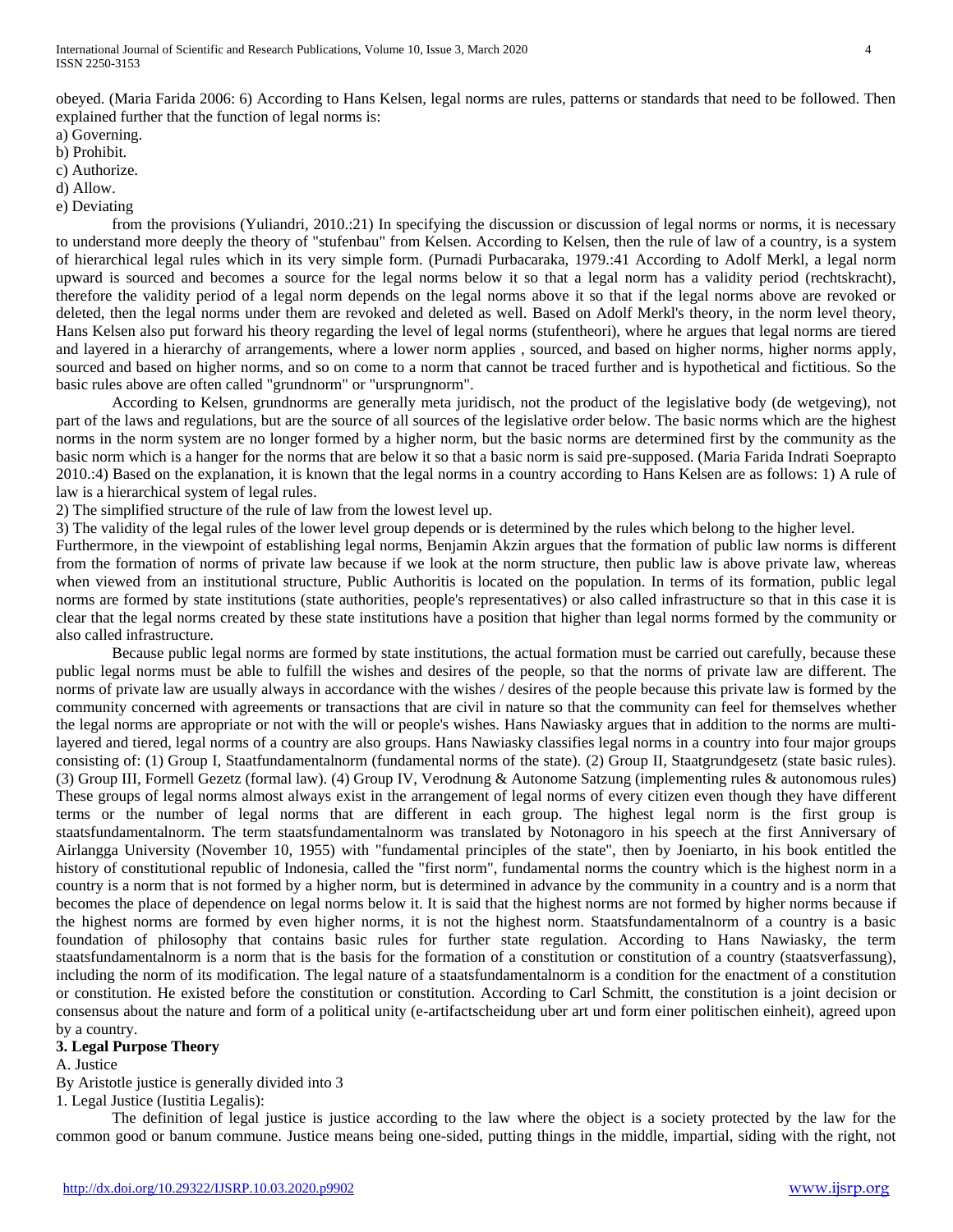arbitrary. Justice also has another meaning, namely a state of life for the people, the nation and the state to get what is their right so that they can carry out their obligations.

#### 2. Commutative Justice

This commutative justice is a treatment for someone without seeing the services that have been given. This justice regulates fair relations between one person and another or between one citizen and another citizen. Commutative justice concerns horizontal relations between citizens and other citizens. business, commutative justice is also called or applies as exchange justice. In other words, commutative justice involves fair exchange between the parties involved.

3. Distributive Justice

The basic principle of distributive justice known as economic justice is equitable economic distribution or that is considered fair for all citizens. Distributive justice has relevance in the business world, especially companies. Based on the principle of justice in Aristotle's style, each employee must be paid according to the achievements, duties, and responsibilities given to him. According to Lon Fuller, the book "The Morality Of Law" is thoroughly familiar: law. That is (the only formula that can be called the legal definition offered by these writings is "now it is true- really familiar: law is a company of subduing human behavior with rules. Unlike most modern theories of law, this view treats law as an activity and regards the legal system as a product of continuous purposive efficiency).

#### B. Certainty Normative legal

certainty is when a regulation is made and promulgated with certainty because it regulates clearly and logically. Obviously the meaning does not cause doubt (multi-interpretation) and logically means that it becomes a norm system with other norms so that it does not clash or cause norm conflicts. According to Hans Kelsen, law is a system of norms. Norms are statements that emphasize the "supposed" aspect or das sollen, by including some rules about what to do. Norms are products and deliberative human actions. The law which contains general rules becomes a guideline for individuals behaving in a society, both relationships with fellow individuals and their relationship with the community. These rules become a limitation for the public to burden or take action against individuals. The existence of these rules and the implementation of these rules lead to legal certainty. Legal certainty will be achieved if the law is as much as possible. the law contained contradictory provisions (laws based on a logical and practical system). The law was made based on the reconciliation agreement (a serious legal situation) and the law contained no terms that could be interpreted in different ways. Lon Fuller, his book, the Morality of Law, proposes 8 (eight) principles that must be met by law, which if not fulfilled, the law will fail to be called a law, or in other words there must be legal certainty. The eight principles are as follows:

1. A legal system consisting of regulations, not based on misguided decisions for certain matters;

2. The regulation is announced to the public;

3. Not retroactive, because it will damage the integrity of the system;

4. Formulations that are understood by the public are made;

- 5. There must be no conflicting rules;
- 6. It may not require an action that exceeds what can be done;

7. May not be changed frequently;

8. There must be conformity between regulations and daily implementation. The opinion of Lon Fuller above can be said that there must be certainty between the rules and their implementation, thus entering the realm of action, behavior and factors that influence how positive law is implemented.

# **C. Benefits**

Etymologically, the word "usefulness" comes from the basic word "benefit", which according to the Indonesian Language Dictionary, means useful or useful. Law is the lifeblood of a nation to achieve the ideals of a just and prosperous society. For Hans Kelsen the law itself is a sollens category (category of necessity) rather than synonymy (factual category). What that means is that the law is constructed as a necessity that regulates human behavior as a rational being. This issue which is questioned by law is not 'how the law should be' (what the law ought to be) but 'what is the law' (what is the law). Some people argue that the utility of law (utility) is highly correlated with the purpose of predatory punishment. specifically so that the defendant does not repeat the act against the law, and the general prevention of everyone being careful not to violate the law because they will be subject to sanctions. Therefore the judge's decision must benefit the world of justice, the general public and the development of science. This research tries to link the Utilitarianism flow of Rudolf von Jhering known as the originator of the theory of Social Utilitarianism or Interessen Jurisprudence (interest). The theory is a combination between Bentham and Stuar Mill's theory and legal positivism from John Austin. The focus of Jhering's legal philosophy is about purpose, as his book states that the goal is the creator of all laws, there is no legal rule that does not have its origin in this purpose, that is, in practical motives. Furthermore according to Jhering, my position in the world rests on three propositions: First, I am here for myself, Second, the world is for me, and Third, I am here for the world without harming me. Then Jhering introduced the objective suitability theory as an answer to the interests of individual social life. Conformity of objectives or more precisely adjusting these objectives is the result of uniting interests for the same purpose namely benefit. So that the law functions in addition to guaranteeing the freedom of individuals to achieve their goals, namely pursuing benefits and avoiding losses, the law is also tasked with organizing individual goals and interests so that they are related to the interests of others. According to Jhering, there are four interests of the people who are the targets of the law which are selfish, which are rewards and benefits which are usually dominated by economic motives. Whereas moralistic ones are obligation and love. Law is in charge of arranging in a balanced and harmonious manner between these interests.

#### **4. Authority Theory**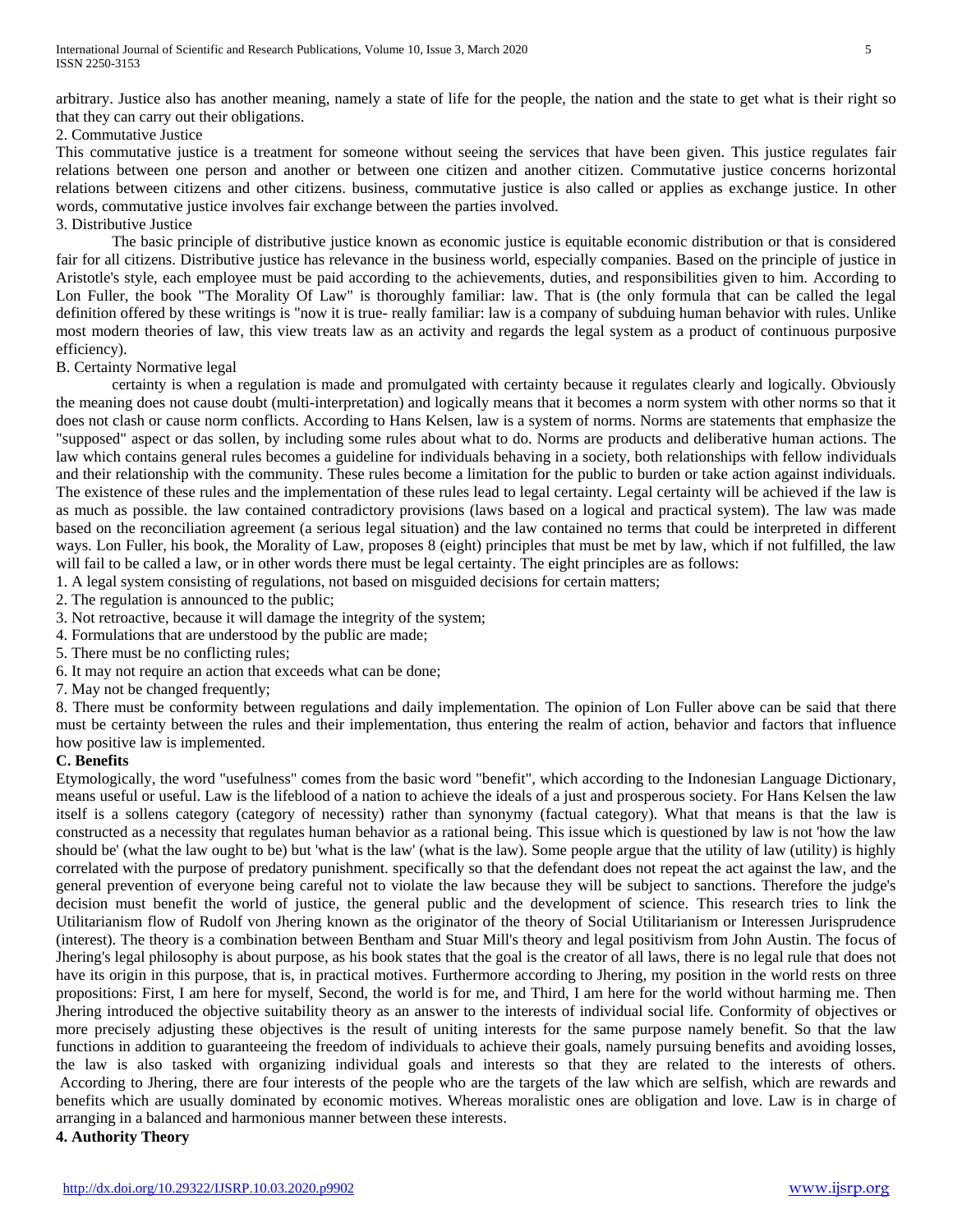Large Indonesian Language Dictionary (KBBI), the word "authority" means: Rights and power to act; authority, Power makes decisions, rules and delegates responsibility to others. Functions that may be carried out. Whereas "authority" means: a. Thing authorized,

b. Rights and powers that have to do something. In addition, the KBBI power has the meaning:

- a. Power (to take care, govern, etc.),
	- b. Ability; ability,
	- c. Areas (places etc.) that are controlled,
	- d. The ability of people or groups, to control other people or groups based on authority, authority, charisma, or physical power
	- e. The function of creating and strengthening peace, justice and preventing and acting against injustice or injustice.

Formally, the authority of the government to regulate the land sector comes from Article 33 paragraph (3) of the 1945 Constitution of the Republic of Indonesia which states that the earth and water and natural resources contained therein are controlled by the state and are used for the greatest prosperity of the people. Then solidly realized UUPA. Authority or authority is a term commonly used in the field of public law. But actually there is a difference between the two. Authority is what is called "formal power", power that comes from powers granted by the Act or the legislature from executive or administrative powers. Therefore, it is the power of a certain group of people or power over a sector of government or a certain government affairs. While the authority is only about a certain part of the authority. Authority is the right to give orders, and the power to ask is obeyed. 2. Types of Authority Every act of government must rest on a legitimate authority. Without legal authority, an official or institution cannot carry out a government action. Therefore, legitimate authority is an attribute for every official or institution. Based on the source, the authority is divided into two namely personal authority and official authority. a. Contributions Attribution is the authority attached to a position. review of constitutional law, this attribution is shown the authority possessed by government organs to run their government based on the authority established by the legislators. This attribution refers to the original authority on the basis of the constitution (Constitution) or legislation. b. Abundance of authority Delegation of authority is the surrender of part of the authority of the superior officer to the subordinate helping to carry out the duties of his duty to act alone. Delegation of this authority is intended to support the smooth running of the task and order the flow of communication that is responsible, and insofar as it is not specifically determined by applicable laws and regulations.

In addition to attribution, authority can also be obtained through a delegation process called: Delegation, namely Delegation is given usually between government organs one with another government organ, and usually the authorizing party has a higher position than the party given the authority. Whereas the Mandate is given an internal working relationship between superiors and subordinates. Lutfi Effendi's book, legitimate authority if it is reviewed from where the authority was obtained, then there are three categories of authority, namely attributive, mandate, and delegation.

a. Attributive Authority

Attributive authority is usually outlined or derived from the division of state power by the Constitution. Another term for attribute is authentic authority or authority that cannot be shared with anyone. attributive authority, the implementation is carried out by the official or the body itself, the basic regulations are stated. As for responsibility and accountability are with officials or the body as stated in the basic regulations.

#### b. Mandate Authority

The authority of the mandate is the authority that comes from the process or procedure of delegation from a higher official or body to an official or lower body. The authority of the mandate is that there is a routine relationship between subordinate superiors, unless explicitly prohibited. Then, at any time the author can use the delegated authority himself.

#### c. Delegative authority

Delegative authority is the authority that comes from delegating a government organ to other organs on the basis of legislation. In contrast to the mandate authority, delegative authority, responsibility and accountability turn to those who are given the abundance of authority or turn to delegataris. In this way, the giver of authority is not able to use that authority again except after the revocation is held by adhering to the principle of contrarius actus. Therefore, the delegative authority of the basic regulations in the form of legislation is the basis for the birth of the delegative authority. Without the legislation that regulates the delegation of authority, there is no delegative authority. Meanwhile, according to Philipus M. Hadjon, "The authority to make decisions can only be obtained in two ways, namely by attribution or by delegation. Attribution is the authority inherent in a position "(Philipus M. Hadjon, 2001: 130) Philipus added that "Speaking of delegations there is a transfer / transfer of an existing authority. If the authority is not perfect, it means that a decision based on that authority is not lawful. " Delegation is the surrender of authority that belongs to the organ of government to other organs. The delegation contains a submission, that is, what was originally the authority of one party, which subsequently became the authority of the second party. The authority given by the delegate is then the responsibility of the authority. The mandate, there does not occur a new authorization or delegation of authority and Agency or TUN Officials to one another. The responsibility of authority on the basis of the mandate remains with the creditor, does not change to the recipient of the mandate. F.A., M. Stroink and J.G. Steenbeek, as quoted by Ridwan HR, argued that two ways government organs obtain authority, namely: attribution; and delegation. As a legal system, authority consists of at least three components, namely: influence; legal basis; and legal conformity. The component of influence is that the use of authority is intended to control the behavior of legal subjects. The basic legal component is that the authority must always be able to be appointed by its legal basis and the component of legal conformity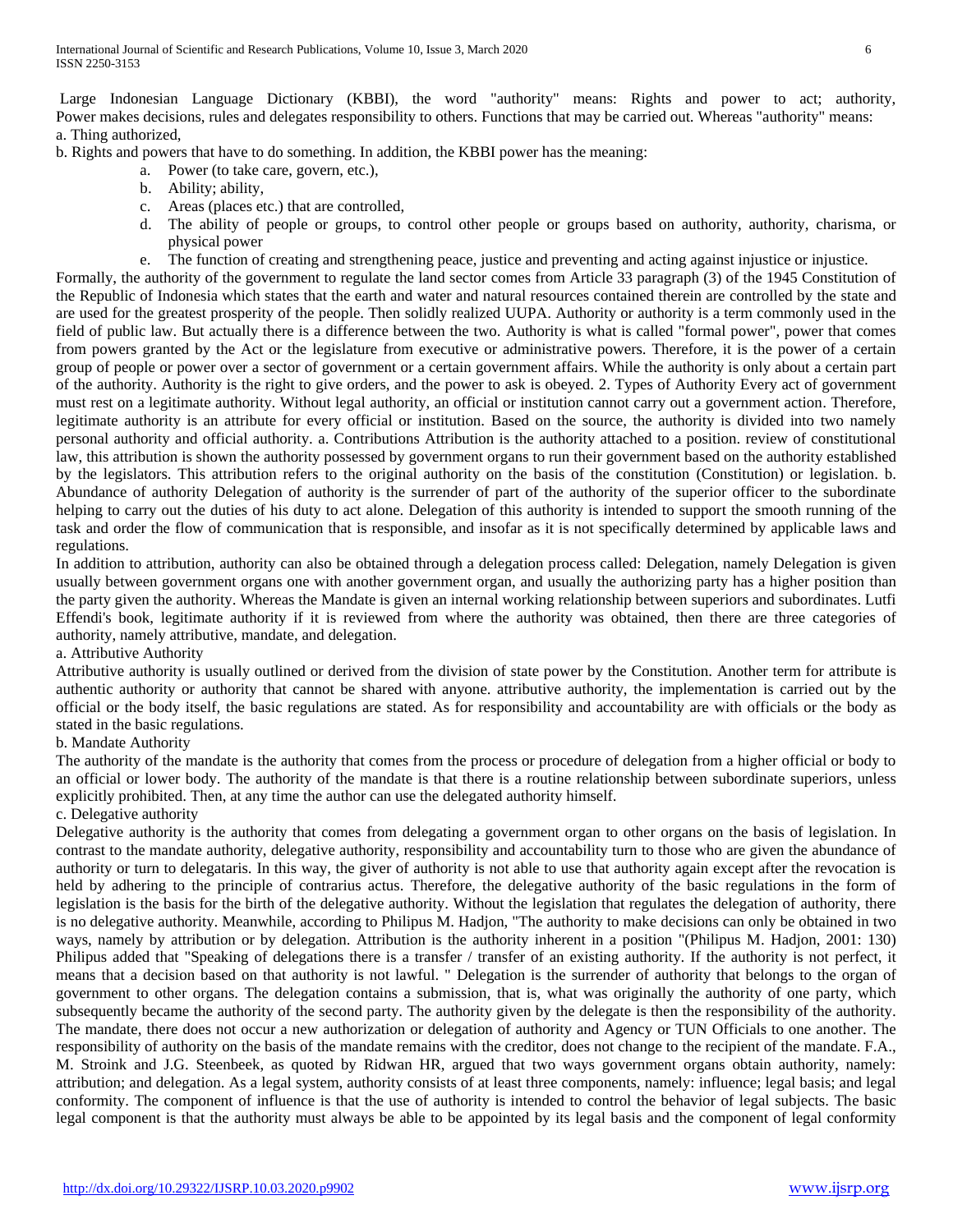implies the existence of authority standards, namely general standards (all types of authority) and special standards (for certain types of authority).

# III. DISCUSSION

# **A. REGULATION OF TAXATION CRIMINAL LAW Legal Regulations Related to Tax Crimes can be described as follows:**

# **1. Legal Basis**

- 1. Law number 28 year 2007 on the third amendment to Law No. 6 of 1983 on general provisions and taxation procedures (KUP)
- 2. ACT number 16 of year 2009 concerning the determination of the government regulation of the Substitute Law number 5 year 2008 on the Fourth Amendment to Law No. 6 of 1983 concerning general provisions and taxation procedures of law
- 3. Regulation of the Minister of Finance No. 239/PMK. 03/2014 On procedures for evidence of preliminary proof of criminal offence in taxation
- 4. Regulation of the Director general of taxation number PER-3/PJ/2011 On procedures for implementing development and analysis of information, Data, reports, and complaints through observation or taxation intelligence activities
- 5. Regulation of the Director general of taxation number PER-19/PJ/2013 on revocation of some regulation of the Director General of taxation relating to the issuance of regulation of the Minister of Finance in the field of general provisions and taxation procedures
- 6. Regulation of the Director general of taxation number PER-04/PJ/2014 on the decision revocation of the Director general of tax KEP-272/PJ/2002 regarding instructions on observation implementation, preliminary proof examination, and criminal investigation in the field of taxation
- 7. Regulation of the Director general of taxation number PER-18/PJ/2014 On instructions for implementation of information development and analysis, Data, reports, and complaints
- 8. Circular Letter of the Directorate General of tax Number SE-23/PJ/2015 on Technical Instructions for evidence of preliminary crimes in taxation

# **2. Types of sanctions**

# 1. *(Article 38 Act No. 28 year 2007)*

Violation of the tax obligations conducted by the taxpayer, as long as the action of taxation administration, is subject to **administrative sanctions** by issuing a tax assessment letter or tax bill, while those concerning criminal acts in the taxation field are subject to **criminal sanctions.**

#### 2. *Offences involving tax crimes (Article 38 Act No. 28 year 2007)*

Violations involving taxation crimes, among others, because:

- 1. Idolatry; Or
- 2.Intentional

In addition, criminal sanctions may also be imposed against officials or third parties who commit acts involving criminal acts in the taxation field as referred to in the KUP .

# **3. Sanctions for Negligence** (Article 13A jo. Article 38 of Law Number 28 Year 2007)

Taxpayers are declared to have neglected, if the Taxpayer:

a. do not submit SPT; or

b. submit SPT, but the contents are incorrect or incomplete, or attach information that is incorrect so that it can cause losses to state revenues. If the negligence is done for the first time by the Taxpayer, the Taxpayer will not be subject to criminal sanctions but will be subject to administrative sanctions in the form of an increase of 200% (two hundred percent) of the amount of underpaid tax determined through the issuance of the Underpayment Tax Assessment Letter (SKPKB). However, if the WP is declared to repeat or commit negligence as referred to above, the sanctions that arise are:

- a. sanction of fines, at least 1 (one) time the amount of tax owed that is not or not fully paid and at the most 2 (two) times the amount of tax payable that is not or underpaid, or
- b. sentenced to confinement for a minimum of 3 (three) months or a maximum of 1 (one) year. Negligence referred to in this article means that it is not intentional, negligent, careless, or does not heed its obligations so that the act can cause a loss in state income.

# **4. Sanctions for Intentions (Article 39 paragraph (1) of Law Number 28 Year 2007)**

Taxpayers are declared intentional, if the Taxpayer intentionally:

- a. did not register themselves to be given a Taxpayer Identification Number or did not report their business to be confirmed as a Taxable Entrepreneur;
- b. misuse or use without rights Taxpayer Identification Number or Inauguration of a Taxable Entrepreneur;
- c. do not submit SPT;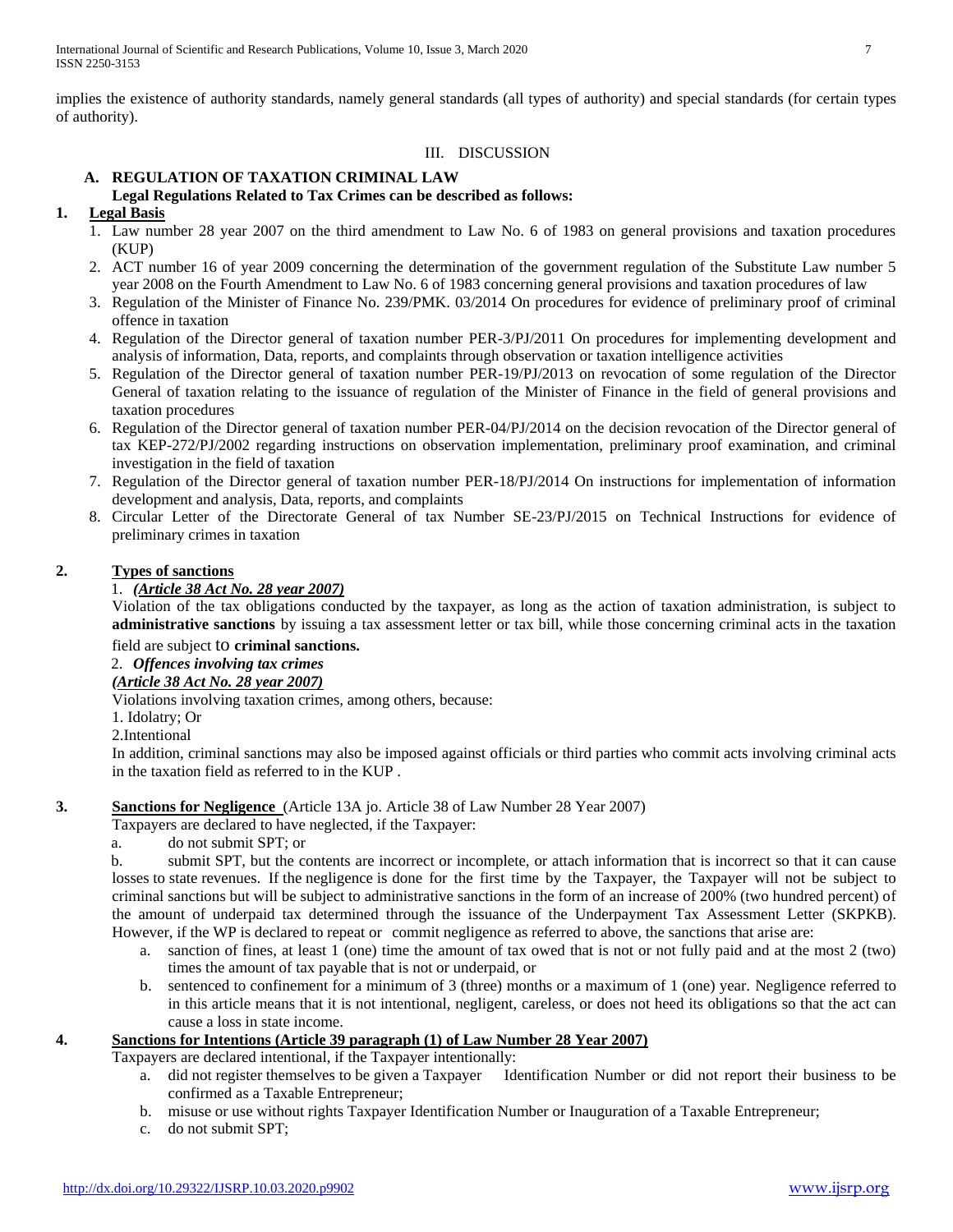- d. submit SPT and / or information whose contents are incorrect or incomplete;
- e. refuse to be examined according to Article 29 of the KUP Law;
- f. show books, records, or other documents that are fake or falsified as if they were true, or did not represent the actual situation;
- g. does not keep books or records in Indonesia, does not show or do not lend books, records or other documents;
- h. do not keep books, records or documents which form the basis of accounting or other records and documents, including the results of data processing from books that are managed electronically or held online by application programs in Indonesia in accordance with Article 28 paragraph (11) of the KUP Law; or
- i. not deposit taxes that have been deducted or collected.

so that it can cause a loss in state income, which is sentenced to a maximum of 6 (six) months imprisonment and a maximum of 6 (six) years and a fine of at least 2 (two) times the amount of tax payable which is unpaid or underpaid and a maximum of 4 (four) times the amount of unpaid or underpaid tax payable.

In this act or action it also includes any person who intentionally did not register, misused or used without the right of the Taxpayer Identification Number, or misused or used without the inauguration rights of the Taxable Entrepreneur. The aforementioned provisions also apply to representatives, power of attorney, employees of taxpayers, or other parties who order to do, who participate in committing, who advocate or who assist in committing criminal acts in the taxation field. (Article 43 paragraph (1) of Law Number 28 Year 2007) If WP is declared intentionally repeating or committing acts that are classified as criminal acts in the taxation field before the passing of 1 (one) year, starting from the completion of serving the prison sentence imposed, the WP is subject to heavier criminal sanctions, which are added 1 (one) time to 2 (two) times the previous criminal sanctions. (Article 39 paragraph (2) of Law Number 28 Year 2007) Sanctions imposed if WP submits application for temporary restitution of the SPT that is submitted is incorrect or incomplete(Article 39 paragraph (3) of Law Number 28 Year 2007) "Anyone who tries to commit a crime of abusing or using without the right a Taxpayer Identification Number or Inauguration of a Taxable Entrepreneur, or submits a tax return and / or information whose contents are incorrect or incomplete, in the context of applying for restitution or tax compensation or tax crediting, shall be punished with imprisonment for a minimum of 6 (six) months and a maximum of 2 (two) years and a fine of at least 2 (two) times the amount of restitution being applied for and / or compensation or credit done and at most 4 (four) times the amount of restitution requested and / or compensation or credit made. "

# **5. Expiration of Prosecution (Article 40 of Law Number 28 Year 2007)**

Criminal acts in the field of taxation cannot be prosecuted after the past 10 (ten) years from the time the tax becomes due, the end of the Tax Period, the end of the Tax Year, or the end of the relevant Tax Year. This is intended to provide legal certainty for taxpayers, public prosecutors and judges. The period of 10 (ten) years is to adjust to the expiration of the storage of tax documents which are used as the basis for calculating the amount of tax owed, for 10 (ten) years.

# **6. Sanctions for Officials (Article 41 of Law Number 28 Year 2007)**

Sanctions that can be imposed on officials who violate the prohibition of disclosing the confidentiality of taxpayers can be threatened with criminal sanctions as follows:

- a. Because of negligence, a sentence of up to 1 (one) year imprisonment and a maximum fine of Rp. 25,000,000.00 (twenty-five million rupiah).To guarantee that confidentiality regarding taxation will not be notified to other parties and so that taxpayers in providing data and information will not hesitate, in the framework of implementing the Taxation Law, criminal sanctions are needed for the official concerned that causes disclosure of the confidentiality. Disclosure of confidentiality is done because negligence in the sense of neglect, carelessness, or lack of respect so that the obligation to keep the information or evidence that is on the Taxpayers protected by the Taxation Law is violated. For the negligence, the offender was sentenced to the appropriate punishment.
- b. Because of intent, sentenced to a maximum imprisonment of 2 (two) years and a maximum fine of Rp 50,000,000.00 (fifty million rupiah). Acts or actions carried out intentionally are subjected to more severe sanctions compared to acts or actions taken due to negligence so that the officials concerned are more careful not to commit acts of divulging taxpayers' secrets. This provision also applies to someone who does not fulfil the obligations of the official. Prosecution of the criminal acts referred to above is only carried out on complaints of people whose confidentiality has been violated.

# **7. Sanctions for Other Parties (Article 41A, Article 41B, Article 41C and Article 43 of Law Number 28 Year 2007)**

Other parties that may be subject to tax criminal sanctions:

- a. every person who is obliged to provide the requested information or evidence as referred to in Article 35 of the KUP Law but intentionally fails to provide information or evidence, or provides information or evidence that is not properly sentenced to a maximum imprisonment of 1 (one) year and a maximum fine of Rp. 25,000,000.00 (twenty-five million rupiah). (Article 41A of Law Number 28 Year 2007) This provision also applies to other parties who order to do, who participate to do, who advocate or who help commit criminal acts in the field of taxation. (Article 43 paragraph (2) of Law Number 28 Year 2007)
- b. every person who intentionally obstructs or complicates the investigation of criminal acts in the field of taxation shall be sentenced to a maximum imprisonment of 3 (three) years and a maximum fine of Rp. 75,000,000.00 (seventy-five million rupiah). (Article 41B of Law Number 28 Year 2007) This provision also applies to other parties who order to do, who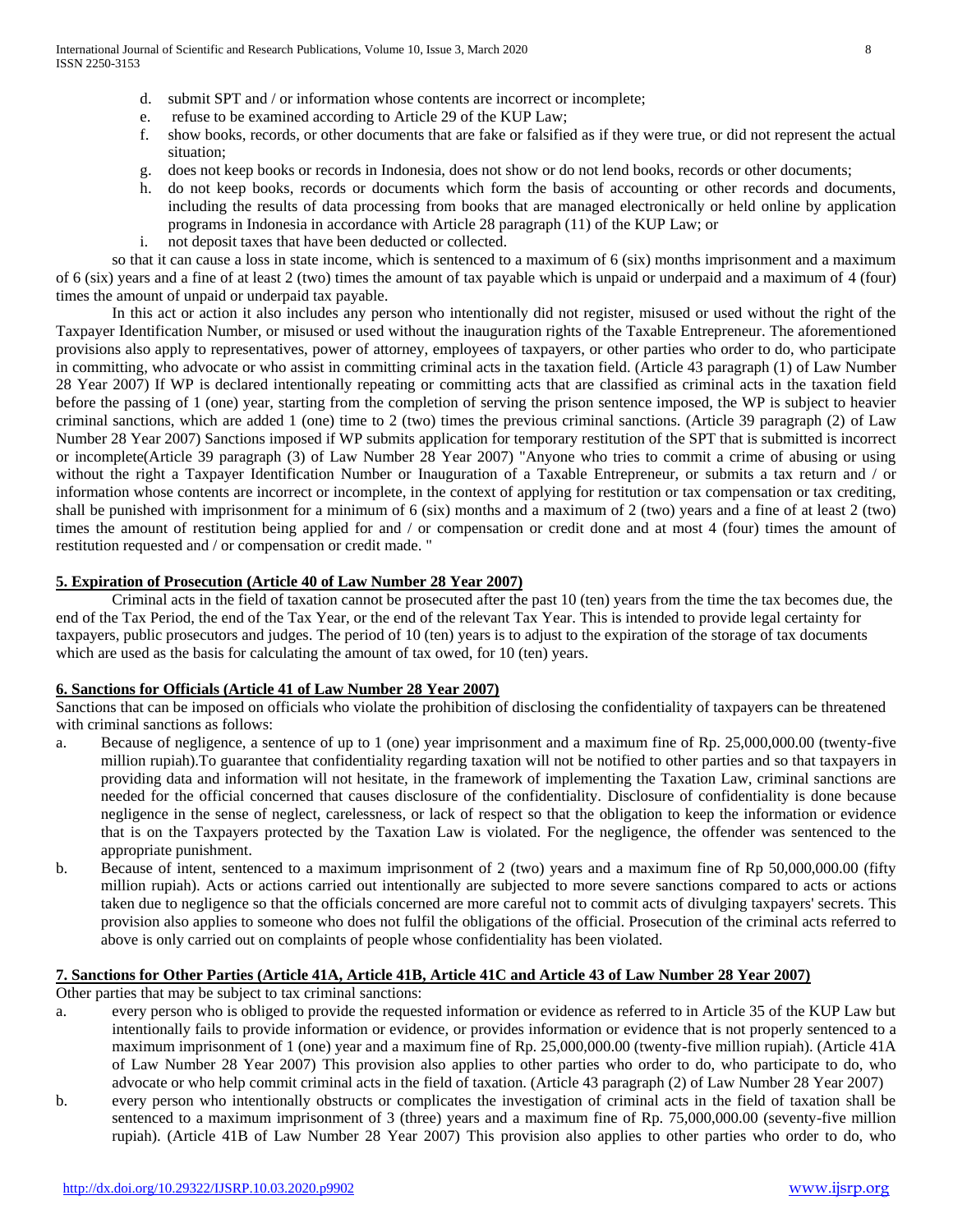participate to do, who advocate or who help commit criminal acts in the taxation field. (Article 43 paragraph (2) of Law Number 28 Year 2007)

- c. every person who intentionally fails to fulfil the obligations referred to in Article 35A paragraph (1) of the KUP Law shall be liable to a maximum imprisonment of 1 (one) year or a maximum fine of Rp 1,000,000,000.00 (one billion rupiah). (Article 41C paragraph (1) of Law Number 28 Year 2007)
- d. everyone who intentionally causes the fulfilment of the obligations of officials and other parties as referred to in Article 35A paragraph (1) of the KUP Law shall be liable to a maximum imprisonment of 10 (ten) months or a maximum fine of Rp. 800,000,000.00 (eight hundred million rupiahs). (Article 41C paragraph (2) of Law Number 28 Year 2007)
- e. everyone who intentionally fails to provide data and information requested by the Director General of Taxes as referred to in Article 35A paragraph (2) of the KUP Law shall be liable to a maximum imprisonment of 10 (ten) months or a maximum fine of Rp. 800,000,000.00 (eight hundred million rupiah). (Article 41C paragraph (3) of Law Number 28 Year 2007)
- f. every person who intentionally misuses taxation data and information that causes losses to the state shall be sentenced to a maximum imprisonment of 1 (one) year or a maximum fine of Rp. 500,000,000.00 (five hundred million rupiah). (Article 41C paragraph (4) of Law Number 28 Year 2007)

# **8. Preliminary Evidence Check**

Examination is a series of activities to collect and process data, information, and / or evidence that is carried out objectively and professionally based on an inspection standard to test compliance with tax obligations and / or for other purposes in the context of implementing the provisions of tax legislation.

Preliminary Evidence is a condition, deed, and / or evidence in the form of information, writing, or objects that can provide a clue that there is a strong allegation that a Tax Crime is being done or has been committed by anyone who can cause a loss in state income.

Preliminary Evidence Check is an examination carried out to obtain Preliminary Evidence regarding an alleged Tax Crime has occurred.

The Director General of Taxes has the authority to conduct Initial Evidence Checks based on Information, Data, Reports and Complaints. Complaint is a notification accompanied by a request by an interested party to an authorized official to act according to the law of an individual or entity who has committed a Criminal Act in the Field of Taxation which has caused a loss.

The scope of the Preliminary Evidence Examination is the alleged occurrence of a Criminal Event specified in the Preliminary Evidence Examination Order. A Letter of Preliminary Evidence Check is the basis for conducting the Preliminary Evidence Check by the Preliminary Evidence checking team.

Type of Preliminary Evidence Check consists of**:**

1. Open Proof of Examination

An open Evidence Check is conducted in the case of:

- a. Initial Evidence Checks related to requests for returning tax overpayments as referred to in Article 17B of the KUP Law; or
- b. The Initial Evidence Check is a follow-up to the Examination to test compliance with tax obligations, the Initial Evidence Check is openly carried out with a written notification regarding the Initial Evidence Check to an individual or entity that is conducted the Initial Evidence Check.
- 2. Examination of the Preliminary Evidence is closed

Examination Preliminary Evidence is conducted privately without notification of the Examination of the Preliminary Evidence to an individual or entity who carried out the Preliminary Evidence Examination. Examination of the Preliminary Evidence is openly carried out within a period of not later than 12 (twelve) months from the date of submission of the Notification of Preliminary Evidence notification letter up to the date of the Preliminary Evidence Inspection Report. Examination of the Preliminary Evidence is carried out in a maximum period of 12 (twelve) months from the date of the Preliminary Evidence Inspection Order received by the Preliminary Evidence Inspector until the date of the Preliminary Evidence Inspection Report. Preliminary evidence. The Head of the Executing Unit for the Preliminary Evidence Audit can provide an extension of the period referred to in paragraph (3) no later than 24 (twenty four) months from the end of the specified period. Taking into account and taking into account the expiration of taxation, the expiration of prosecution in Taxation, and other considerations.

The Preliminary Evidence Check must be carried out in accordance with:

- 1. general standard for Preliminary Evidence Examination;
- 2. the standard implementation of the Preliminary Evidence Audit; and
- 3. Preliminary Evidence Check reporting standards.

General Standards for Preliminary Evidence Examination, namely Preliminary Evidence Examination carried out by Civil Servant Investigators within the Directorate General of Taxation who:

1. given the task, authority, and responsibility by the Head of the Executing Evidence Examination Unit to carry out the Preliminary Evidence Examination;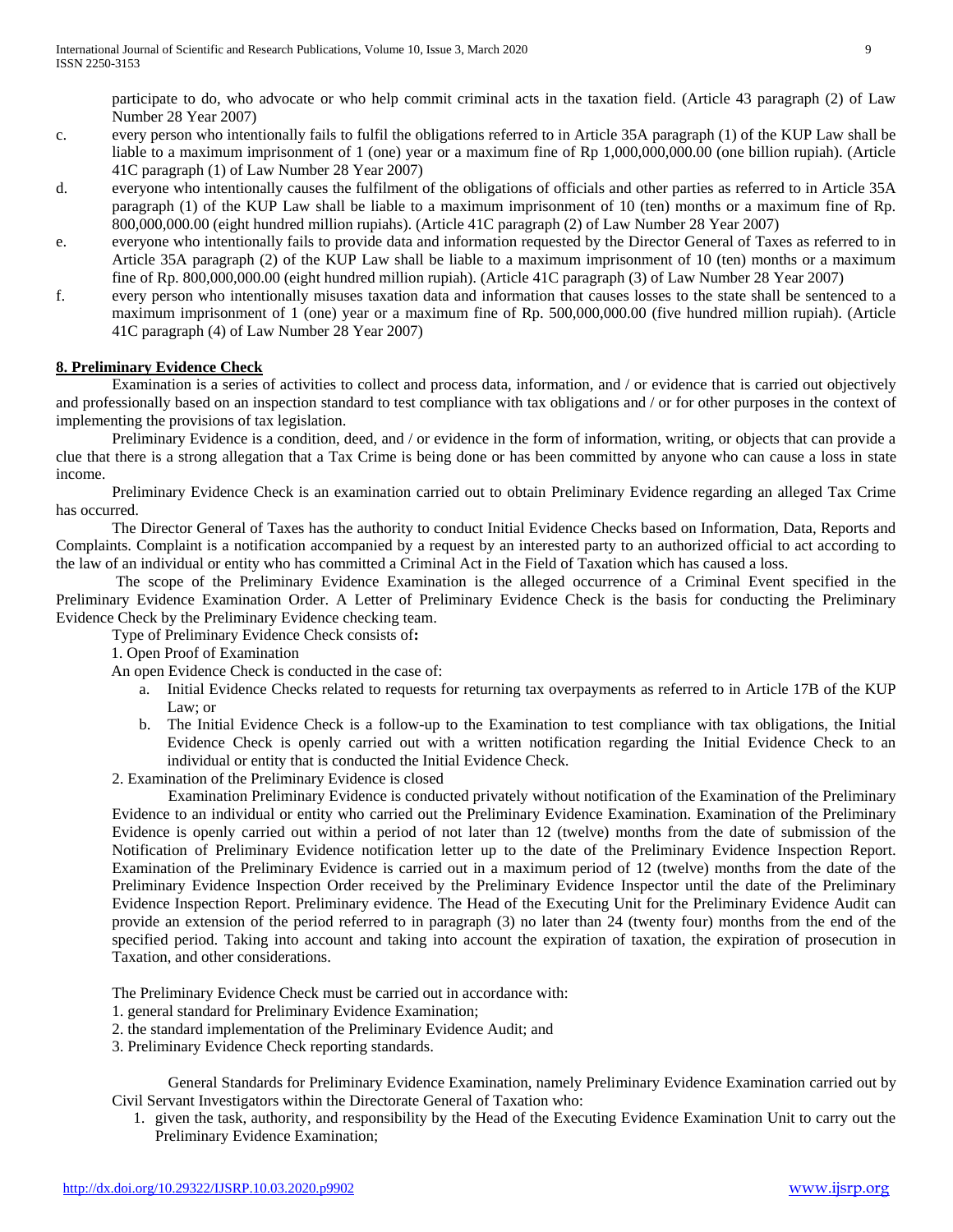- 2. get sufficient technical education and training as a preliminary evidence checker;
- 3. use his skills carefully and thoroughly;
- 4. is honest, free from despicable actions, and always prioritizes the interests of the state; and5. obey the provisions of the legislation in the field of taxation.

The standard implementation of the Preliminary Evidence Audit is regulated with the following conditions:

- 1. Carried out by a team of Preliminary Evidence examiners;
- 2. Supervised by the head of the Executing Evidence Examination Unit;
- 3. Preceded by good preparation;4. implemented in the office of the Directorate General of Taxes and / or other places deemed necessary by the Preliminary Evidence examiner;5. implemented within a certain period;6. documented in the Preliminary Evidence Check Paper; and7. obtained conclusions based on valid and sufficient Evidence.

The Standard for Proofing Examination reporting standards is governed by the following conditions:

- 1. The Preliminary Evidence Check report is prepared based on the Preliminary Evidence Check Working Paper; and
- 2. The Preliminary Evidence Audit report discloses the implementation, conclusions, and follow-up recommendations for the Preliminary Evidence Audit.

Preliminary Evidence Checker must:

- 1. Submit a letter of notification of the Preliminary Evidence Audit to an individual or entity carried out the Preliminary Evidence Inspection, if the Preliminary Evidence Examination is conducted openly;
- 2. Show the identity card of the Preliminary Evidence examiner, if requested by an individual or body carried out the Initial Evidence Check;
- 3. Show a Preliminary Evidence Audit Warrant or a Change Evidence Initial Investigation Order, if requested by an individual or entity who has carried out the Preliminary Evidence Check;
- 4. Returning evidence that has been obtained through borrowing and is not needed in the investigation process;
- 5. Conceal to other parties who are not entitled to everything that is known or notified to him in the framework of the Preliminary Evidence Check; and
- 6. Securing the Evidence Found in the Preliminary Evidence Check.

An individual or body that is carried out with Open Preliminary Examination, must:

- 1. to give an opportunity to the Preliminary Evidence examiner to enter and / or inspect the place or space, movable and / or immovable property that is suspected or reasonably suspected of being used to store the Evidence;
- 2. provide an opportunity for the Preliminary Evidence examiner to access and / or download data managed electronically;
- 3. show and / or lend Evidence to the Preliminary Evidence examiner;
- 4. provide verbal and / or written information to the Preliminary Evidence examiner; and
- 5. provide assistance to the Preliminary Evidence examiner in order to facilitate the Preliminary Evidence Examination.

A related party or third party that has a relationship with an individual or entity undertaken by the Preliminary Evidence Check is obliged to provide the information and / or evidence requested by the Preliminary Evidence examiner. An individual or body that is carried out with Open Preliminary Examination has the right to ask the Preliminary Evidence examiner to:

- 1. submit notification letter for the Preliminary Evidence Audit;
- 2. 2. show the identity card of the Preliminary Evidence examiner;
- 3. 3. show a Proof of Initial Proof of Examination or Proof of Initial Proof of Change; and returning evidence that has been borrowed and is not needed in the investigation process.

Preliminary Evidence Checker is authorized:

- 1. Enter and / or inspect the place, space, and / or goods that are suspected or reasonably suspected of being used to store evidence;
- 2. access and / or download data managed electronically;
- 3. borrow and / or examine Evidence;
- 4. Sealing certain places or spaces as well as movable and / or immovable property;
- 5. request information from related parties;
- 6. ask for information and / or evidence that is suspected to be able to give instructions on Criminal Acts in the Field of Taxation to third parties who have a relationship with an individual or entity;
- 7. requesting assistance from other parties in connection with their expertise in the context of carrying out the Preliminary Evidence Audit; and8. take other actions needed in the framework of the Preliminary Evidence Examination.

#### **9. Investigation Basis (Article 1 number (31) of Law Number 28 Year 2007)**

Investigation of criminal acts in the taxation field is a series of actions carried out by investigators to search for and collect evidence which with evidence makes the light of criminal acts in the taxation field occur and find the suspect. Investigators are certain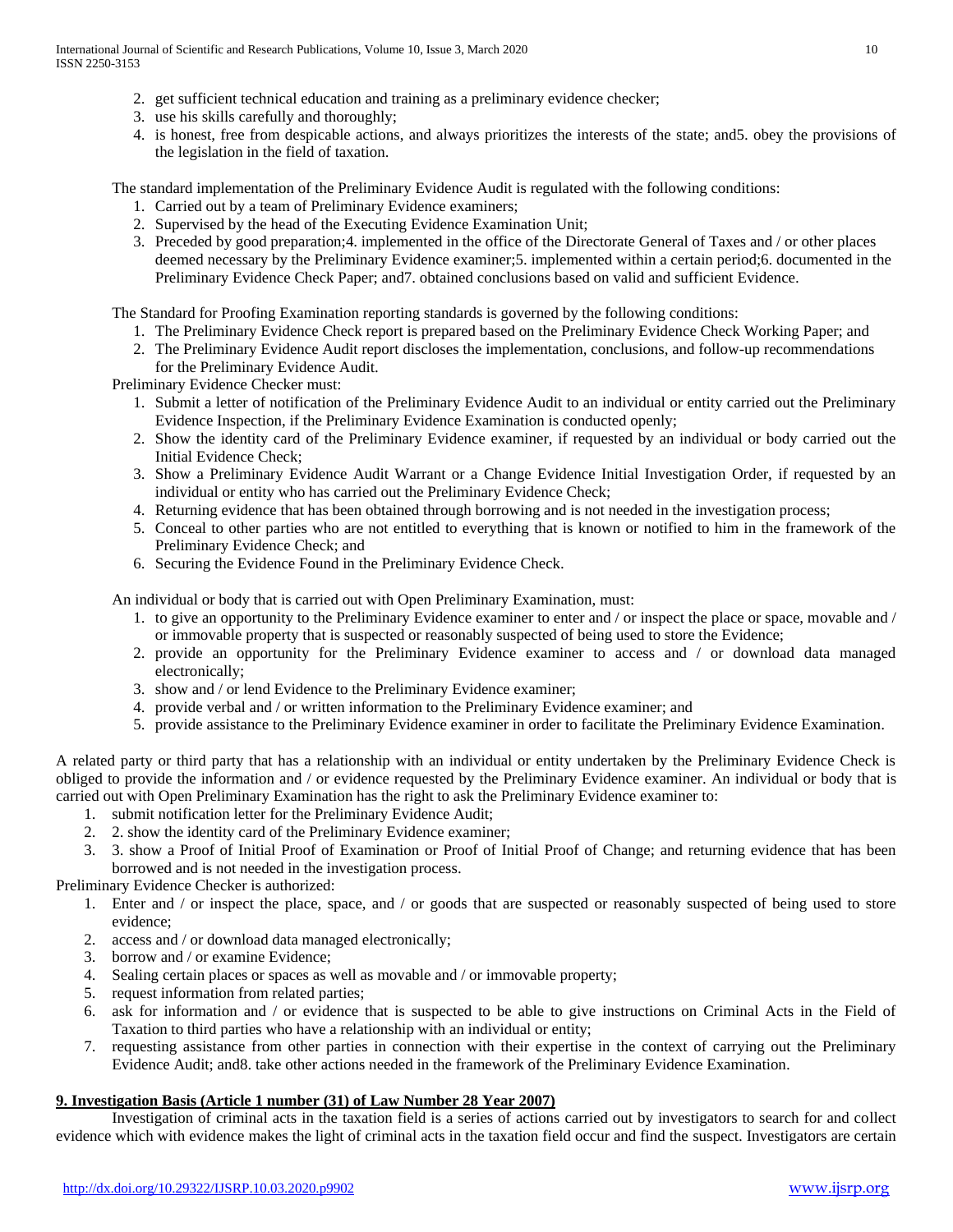Civil Servants in the Directorate General of Tax environment who are given special authority as investigators to conduct criminal investigations in the field of taxation in accordance with statutory provisions. Certain Civil Servants in the Directorate General of Tax environment who are appointed as investigators of criminal acts in the field of taxation by the authorized officials are investigators of criminal acts in the field of taxation. Criminal investigations in the field of taxation are carried out according to the provisions stipulated in the applicable Criminal Procedure Act. Investigation is a process of continuation of the examination results which indicate the beginning of evidence of tax crime. Taxpayers (WP) suspected of committing criminal offenses in the field of taxation cannot be directly investigated but must first be observed or examined. If based on observations or examinations found indications of criminal acts in the field of taxation, the Preliminary Evidence Check is conducted. If the results of the Preliminary Evidence Examination indicate that there is evidence of preliminary criminal acts in the taxation field, then it is proposed to be followed up with an investigation. (Article 43A paragraph (1) of Law Number 28 Year 2007)

#### **10. Duties and Authorities of the Investigator**

The task of the investigator (Article 1 number (31) of Law Number 28 of 2007)The task of the Investigator is to search for and collect evidence which makes the light of criminal acts in the taxation field occur and find the suspect. Authority of the investigator (Article 44 of Law Number 28 Year 2007) The authority of the Investigator is:

- a. receive, seek, collect, and examine information or reports relating to criminal acts in the taxation field so that the information or report becomes more complete and clear;
- b. examine, search for and collect information about individuals or entities concerning the truth of acts committed in connection with criminal acts in the taxation field;
- c. request information and evidence from individuals or entities in connection with criminal acts in the field of taxation;
- d. examine books, records and other documents relating to criminal acts in the taxation field;
- e. conduct a search to obtain evidence of books, records and other documents, and confiscate said evidence;
- f. requesting assistance from experts in the context of carrying out the task of investigating criminal offenses in the taxation field;
- g. order to stop and / or prohibit someone from leaving the room or place while the inspection is taking place and checking the identity of the person, object, and / or document being carried;
- h. photographing someone related to criminal acts in the field of taxation;
- i. summon people to hear their statements and examine them as suspects or witnesses;
- j. stop the investigation; and / take other actions necessary to smooth the investigation of criminal acts in the field of taxation according to the provisions of the legislation.

The authority mentioned above includes confiscation. The confiscation can be carried out, both for movable and immovable property, including bank accounts, receivables, and securities of taxpayers, tax bearers, and / or other parties that have been designated as suspects. In addition to protecting the evidence found in the investigation process, the Tax Investigator is authorized to carry out sealing actions in accordance with the provisions of the applicable tax legislation. In the context of carrying out the authority of the investigation referred to above, the investigator may request the assistance of other law enforcement officers. The investigator notifies the commencement of the investigation and submits the results of his investigation to the public prosecutor through the investigator of the Republic of Indonesia National Police official in accordance with the provisions stipulated in the Criminal Procedure Act.

#### **11. Termination of Investigation (Article 44A and Article 44B of Law Number 28 Year 2007)**

The investigation can be stopped in the event of:

- a. there is not enough evidence;
- b. the incident did not constitute a criminal offense in the taxation field;
- c. the investigation was stopped because the event had expired, or
- d. the suspect died.

In the event that an investigation of a criminal offense in the field of taxation is terminated unless the event has expired, a tax assessment letter can still be issued. In addition, in the interest of state revenue, at the request of the Minister of Finance, the Attorney General can stop investigating criminal acts in the field of taxation no later than 6 (six) months from the date of the request letter. Termination of investigation of criminal acts in the field of taxation as referred to above is only carried out after the Taxpayer has paid tax debt that is not or underpaid or that should not be returned and is supplemented with administrative sanctions in the form of 4 (four) times the amount of tax that is not or underpaid, or that should not be returned.

# **B. ULTIMUM REMEDIUM OR PREMUM REMEDIUM IN THE ENFORCEMENT OF TAX LAW**

Related to the Ultimum Remedium Or Premum Remidium Aspect, if we look at the provisions of tax legislation related to the Law Enforcement Process by the Directorate General of Taxes in accordance with Law Number 28 of 2007 concerning General Provisions and Taxation procedures, it can be concluded that the Directorate General of Taxes Has Very extensive discourse related to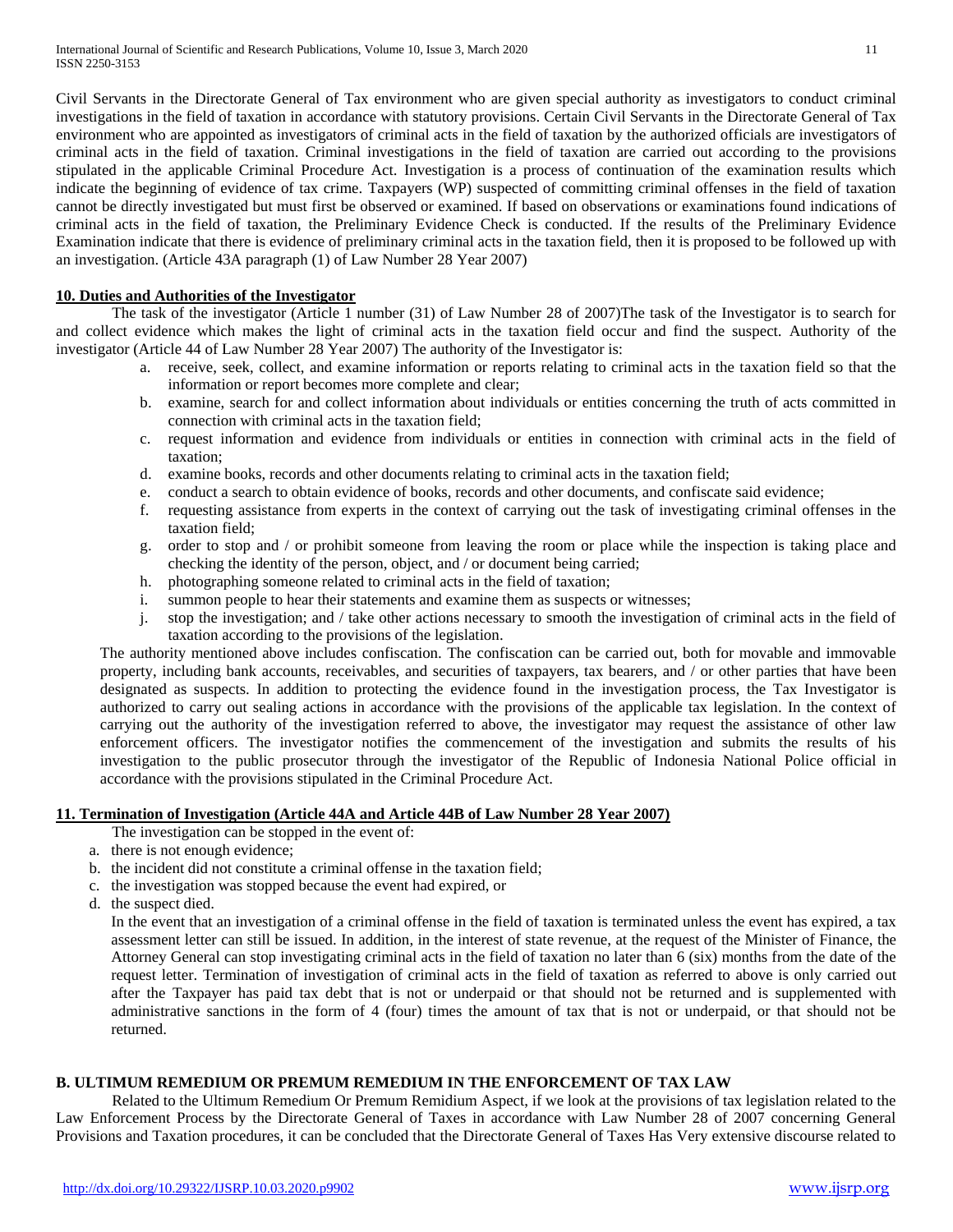the Criminal Process in Taxation Violations, In the Meaning of the Directorate General of Taxation Subjectively Allow When to Use the Instrument of Criminal Sanctions or Administrative Sanctions.

Conditions That Enable These Subjectivities can be seen from the Process of Beginning Evidence Inspection derived from Data, Information, Reports and Complaints (IDLP). Data Processing, Information, Reports and Complaints Completely are the authority of the Directorate General of Taxes. From the results of the IDLP Processing, the Directorate General of Taxes has the full discretion to choose to use Administrative Sanctions or Criminal Sanctions related to the results of IDLP Processing which can harm the country's Finances by Taxpayers.

Even though the Taxpayer still has the right to disclose his actions, there is no clear parameter for the results of the disclosure by the taxpayer with the calculation from the Directorate General of Tax Investigators, so there is legal uncertainty related to the disclosure of the untruth done by the taxpayer. Assembled by Article 44b, where the Attorney General Can Stop the Investigation Process of the Minister of Finance's Proposal if the Taxpayer conducted an Investigation to Pay Taxpayers Add 400% Sanctions, This Provision also does not provide certainty, because in that article there are the words "Can", so it is a creation of the Attorney General to stop the investigation.

Related to Ultimum Remedium in Tax Criminal Acts if Observed Corporate Penalty Sanctions that will be applied are Minimum and Maximum penalties, this condition is less precise if it is considered the ultimum Remedium principle must be applied.

As a result of the above reasons it is very clear if the Tax Criminal Enforcement does not always always apply the Ultimum Remedium Principle but is more inclined to Premum Remidium, this condition is not appropriate if we use a comparison of criminal enforcement in taxation in other countries such as the Netherlands, Germany, and Other European Countries.

#### **IV. CONCLUSION**

Based on the results of the research and analysis of the subject matter discussion, the following conclusions from the answers to the problems in this study, namely

- 1. Tax Criminal Law Arrangement based on Law Number 28 Year 2007 regarding General Provisions and Tax Procedures along with the Implementing Regulations. These Regulations have been in place since 2008 so there is a need for changes, especially related to the era of Information technology in Business transactions
- 2. The application of Ultimum Remedium in Taxation Crimes in Indonesia does not provide a legal certainty for taxpayers, because the regulation instrument has uncertainty in its application whether to use the Ultimum Remedium Principle or Premum Remedium, this is because the Directorate General of tax has a very broad authority related to granting Criminal sanctions or administrative sanctions.

#### **References**

[1] Ali, Achmad, Menguak Teori Hukum dan Teori Peradilan: Vol. 1, Kencana, Jakarta, 2013.

[2] Asshiddiqie, Jimly dan M. Ali Safaat, *Teori Hans Kelsen: Tentang Hukum*, Sekretariat Jenderal dan Kepaniteraan Mahkamah Konstitusi RI, Jakarta, 2006.

-----------------, *Pokok-Pokok Hukum Tata Negara Indonesia*, BIP, Jakarta, 2007.

[3] Azhary,M. Tahir, *Negara Hukum*, Bulan Bintang, Jakarta, 1992.

[4] Effendi, Lutfi, *Pokok-pokok Hukum Administras*i, Edisi pertama Cetakan kedua, Bayumedia Publishing, Surabaya, 2004.

[5] Erwin, Muhammad, *Filsafat Hukum*, Raja Grafindo, Jakarta, 2012.

[6] Fuller, Lon L., *The Morality of Law,* Yale University Press, New Haven and London, 1969.

[7] Hadjon, Philipus M., *Perlindungan Hukum Bagi Rakyat di Indonesia,* Peradaban, Surabaya, 2007.

-----------------, *Pengantar Hukum Administrasi Indonesia*, Cetakan ketujuh Gadjah Mada University Press, Yogyakarta, 2001.

[8] Hufron, Disertasi Pemberhentian Presiden Dan/Atau Wakil Presiden Menurut Undang-Undang Dasar Negara Republik Indonesia Tahun 1945, Universitas Brawijaya, Malang, 2012.

[9] Huijbers, Theo, *Filsafat Hukum,* Kanisius, Yogyakarta, 1995.

[10] Ibrahim, Johny, *Teori & Metodologi Penelitian Normatif*, Bayumedia Publishing, Surabaya, 2006.

[11] Marbun, SF. dkk, Dimensi-Dimensi Pemikiran Hukum Administrasi Negara, UII Press, Yogyakarta, 2001.

[12] Marzuki, Peter Mahmud, *Pengantar Ilmu Hukum*, Kencana, Jakarta, 2008.

[13] Mertokusumo, Sudikno. 2006. Penemuan Hukum Sebuah Pengantar. Yogyakarta: Liberty.

[14] Prodjodikoro, Wirjono. 2003. Asas-Asas Hukum Pidana di Indonesia. Bandung: Refika Aditama.

[15] Winarta, Frans Hendra. 2012. Hukum Penyelesaian Sengketa. Jakarta: Sinar Grafika.

#### AUTHORS

First Author – Lucky kartanto, Lecturer at Accounting Programs, at Faculty of Economics And Business, Widya Kartika University, Surabaya, East Java, Indonesia, vinluck2002@yahoo.com

**Second Author** – Prasetijo Rijadi, Lecturer at Undergradutae and Master Programs, at Faculty of Law, Bhayangkara University, Surabaya, East Java, Indonesia [kaplucky@gmail.com.](mailto:kaplucky@gmail.com)

**Third Author** –Sri Priyati, Lecturer at Undergradutae Programs, at Faculty of Law, Bhayangkara University, Surabaya, East Java, Indonesia [vinluck2002@yahoo.com.](mailto:vinluck2002@yahoo.com)

**Correspondence Author** – Lucky Kartanto, vinluck2002@yahoo.com, (+6281330104150).